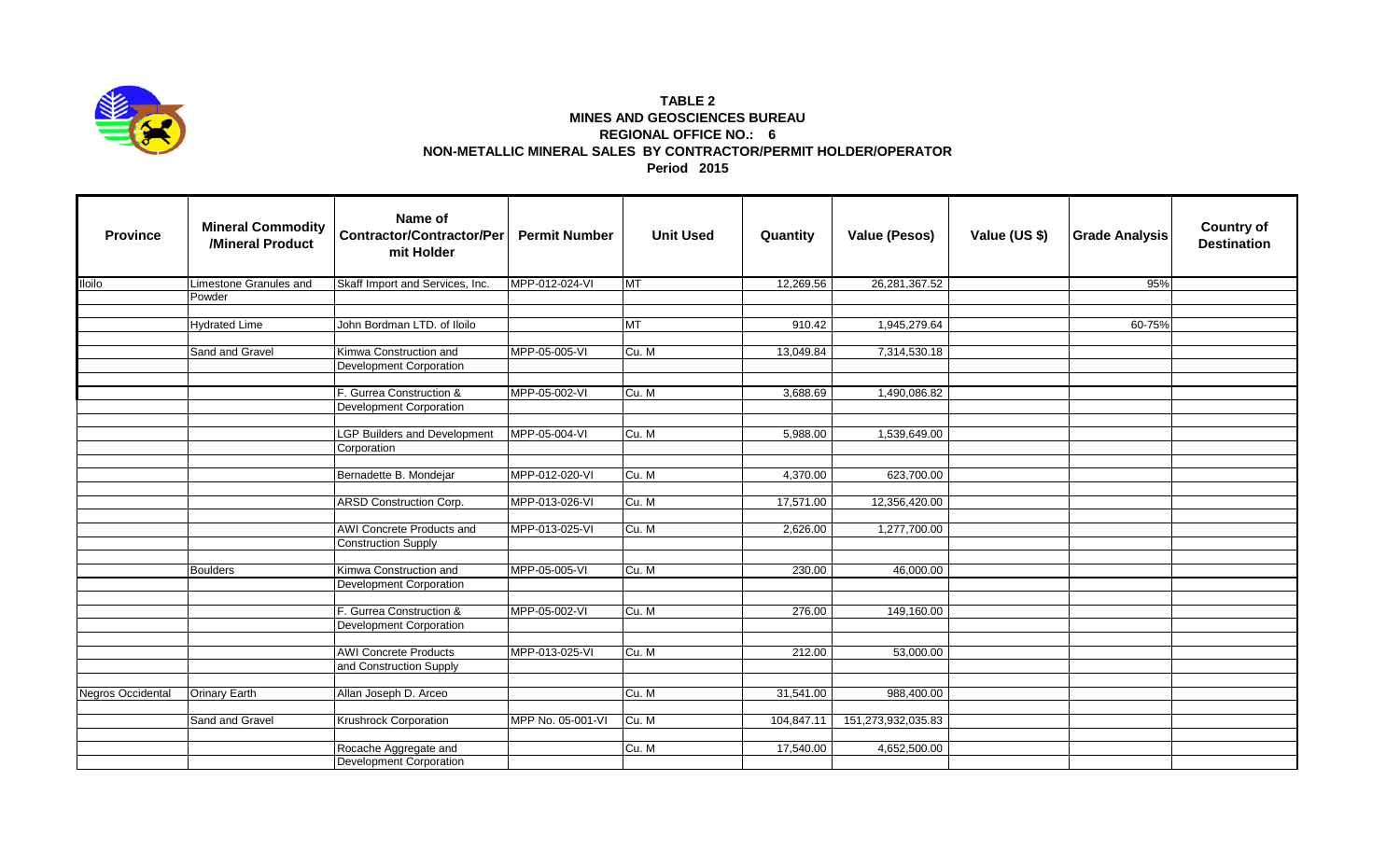|          |                                           | GC & C, Incorporated                                     | MPP No. 07-006-VI        | Cu. M | 23,919.00 | 33,371,222.73 |     |  |
|----------|-------------------------------------------|----------------------------------------------------------|--------------------------|-------|-----------|---------------|-----|--|
|          |                                           | Malogo Aggregate Ventures, Inc. MPP No. 010-018-VI Cu. M |                          |       | 66,595.20 | 15,412,367.83 |     |  |
|          |                                           |                                                          |                          |       |           |               |     |  |
|          |                                           | Mountain Aggregates, Inc.                                | MPP No. 012-021-VI Cu. M |       | 2,545.00  | 2,781,720.34  |     |  |
|          |                                           | John Alexander I. Gayoso                                 | IP-12-13-014-VI          | Cu. M | 46,688.00 | 5,833,045.00  |     |  |
|          |                                           |                                                          |                          |       |           |               |     |  |
|          | <b>Boulders</b>                           | John Alexander I. Gayoso                                 | IP-12-13-014-VI          | Cu. M | 2,445.00  | 226,152.00    |     |  |
|          |                                           |                                                          |                          |       |           |               |     |  |
| Guimaras | Limestone                                 | Bautista, Michelle                                       | QP 003-2010 (B)          | Cu. M | 857.00    | 42,850.00     |     |  |
|          |                                           | Casumpang, Lagrimas                                      |                          | Cu. M | 11,864.00 | 593,200.00    |     |  |
|          |                                           |                                                          |                          |       |           |               |     |  |
|          |                                           | Nava, Moises                                             |                          | Cu. M |           |               |     |  |
|          |                                           | Guillano, Ernesto, Jr,                                   |                          | Cu. M |           |               |     |  |
|          |                                           |                                                          |                          |       |           |               |     |  |
|          |                                           | Dorilag, Fe                                              |                          | Cu. M | 12,923.00 | 646,150.00    |     |  |
|          |                                           | Dorilag, John Isidore                                    |                          | Cu. M | 1,255.00  | 62,750.00     |     |  |
|          |                                           |                                                          |                          |       |           |               |     |  |
|          |                                           | Enano, Mila                                              |                          | Cu. M | 2,940.00  | 147,000.00    |     |  |
|          |                                           | Ferrer, Rolly                                            | QP 001-2011 (B)          | Cu. M | 400.00    | 20,000.00     |     |  |
|          |                                           |                                                          |                          |       |           |               |     |  |
|          |                                           | Galvez, Rolando                                          | QP 005-2009 (B)          | Cu. M | 8,957.00  | 447,850.00    |     |  |
|          |                                           | Japitana, Ely Joy                                        | QP 002-2011 (B)          | Cu. M | 1,116.00  | 55,800.00     |     |  |
|          |                                           |                                                          |                          |       |           |               |     |  |
|          |                                           | <b>ALH Lime Factory</b>                                  | MPP-010-016-VI           | Cu. M | 295.00    | 14,750.00     |     |  |
|          |                                           | Lacson, Lory                                             |                          | Cu. M | 343.00    | 17,300.00     |     |  |
|          |                                           |                                                          |                          |       |           |               |     |  |
|          |                                           | Nopueto, Rudy                                            |                          | Cu. M | 119.00    | 5,950.00      |     |  |
|          |                                           |                                                          |                          |       | 837.00    |               |     |  |
|          |                                           | Orquia, Marciano, Jr.                                    | QP 004-2011 (B)          | Cu. M |           | 41,850.00     |     |  |
|          |                                           | Salcedo, Genevieve                                       |                          | Cu. M | 14,936.00 | 746,800.00    |     |  |
|          |                                           |                                                          |                          |       |           |               |     |  |
|          |                                           | Vilches, Romeo                                           |                          | Cu. M |           |               |     |  |
|          |                                           | Mabini Limers and Farmers MPC MPP-010-012-VI             |                          | Cu. M | 7,387.80  | 369,390.00    |     |  |
|          |                                           |                                                          |                          |       |           |               |     |  |
|          | Limestone, Dolomite and<br>Rock Phosphate | Genzola, Florencio                                       |                          | Cu. M | 23.00     | 1,150.00      |     |  |
|          |                                           |                                                          |                          |       |           |               |     |  |
|          | Lime                                      | Seven-C Integrated Corporation                           | MPP-010-023-VI           | Cu. M | 232.92    | 1,744,772.00  | 66% |  |
|          |                                           |                                                          |                          |       |           |               |     |  |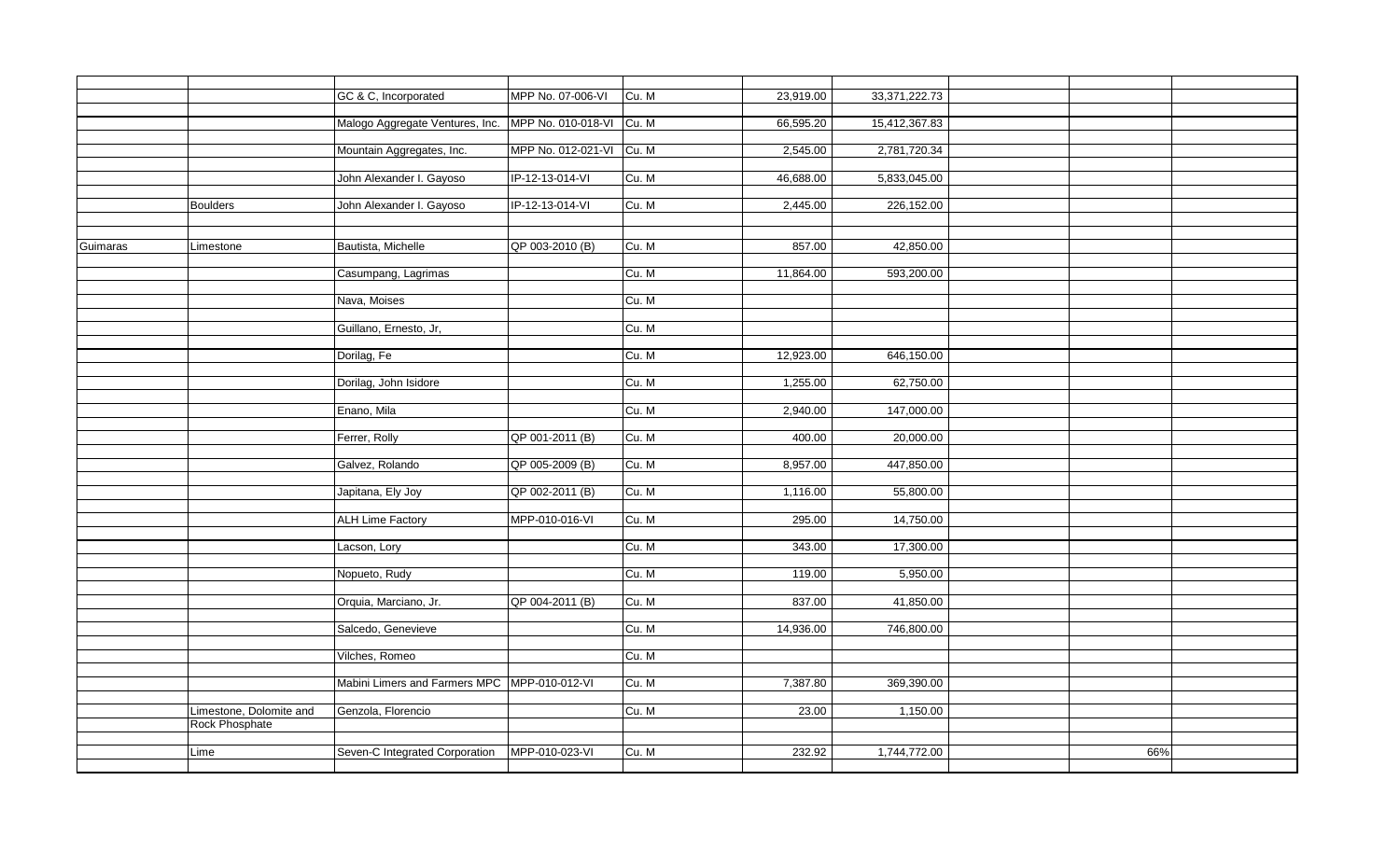|       |                 | <b>ALH Lime Plant</b>                | MT    | 80.00    | 360,000.00 | 68-92% |
|-------|-----------------|--------------------------------------|-------|----------|------------|--------|
|       |                 |                                      |       |          |            |        |
|       | Rock Phosphate  | Rodriguez, Ma. Joycelynn             | Cu. M | 48.00    | 2,400.00   |        |
|       |                 |                                      |       |          |            |        |
|       | Sand and Gravel | Carlito Tibobos                      | Cu. M | 514.00   | 128,500.00 |        |
|       |                 |                                      |       |          |            |        |
|       |                 | Leonila Toledano                     | Cu. M | 369.00   | 92,250.00  |        |
|       |                 |                                      |       |          |            |        |
|       |                 | Rudy Golez                           | Cu. M | 636.00   | 131,000.00 |        |
|       |                 |                                      |       |          |            |        |
|       |                 | Rolando Gamilong                     | Cu. M | 170.00   | 42,500.00  |        |
|       |                 |                                      |       |          |            |        |
|       |                 | Azucena Tacadao                      | Cu. M | 270.00   | 65,700.00  |        |
|       |                 |                                      |       |          |            |        |
|       |                 | Gwen Marie Ferrer                    | Cu. M | $\omega$ | $\sim$     |        |
|       |                 |                                      |       |          |            |        |
|       |                 | Magdalena Castronuevo                | Cu. M | 264.00   | 66,000.00  |        |
|       |                 |                                      |       |          |            |        |
|       |                 | Renilda Espartero                    | Cu. M | 783.00   | 195,750.00 |        |
|       |                 |                                      |       |          |            |        |
| Aklan | Ordinary Earth  | Cecilia O. Sumanga                   | Cu. M | 1,113.80 | 55,690.00  |        |
|       |                 |                                      |       |          |            |        |
|       |                 | Augustus M. Gonzales                 | Cu. M | 2,748.00 | 528,840.00 |        |
|       |                 |                                      |       |          |            |        |
|       | Sand and Gravel | Leonardo L. Chan Lek                 | Cu. M | $=$      |            |        |
|       |                 |                                      |       |          |            |        |
|       |                 | Romanito I. Inserto                  | Cu. M | 5,144.00 | $\sim$     |        |
|       |                 |                                      |       |          |            |        |
|       |                 | BSP & Co. Inc., by Gualcon M. Aguila | Cu. M | $\equiv$ |            |        |
|       |                 |                                      |       |          |            |        |
|       |                 | Ernie R. Alag                        | Cu. M | $=$      |            |        |
|       |                 |                                      |       |          |            |        |
|       |                 | Gerazel F. Ascaño                    | Cu. M | 4,241.00 |            |        |
|       |                 |                                      |       |          |            |        |
|       |                 | Aniceto A. Fernandez, Jr.            | Cu. M |          |            |        |
|       |                 |                                      |       |          |            |        |
|       |                 | Jhon Michael B. Ibit                 | Cu. M | 1,869.00 | 89,712.00  |        |
|       |                 |                                      |       |          |            |        |
|       |                 | Shirly B. Peralta                    | Cu. M | 1,485.50 | 71,304.00  |        |
|       |                 |                                      |       |          |            |        |
|       |                 | Joahnna I. Reunir                    | Cu. M | 1,980.00 | 95,040.00  |        |
|       |                 |                                      |       |          |            |        |
|       |                 | Luzette M. Sabino                    | Cu. M |          |            |        |
|       |                 |                                      |       |          |            |        |
|       |                 | Reva Grace F. Sazon                  | Cu. M |          |            |        |
|       |                 |                                      |       |          |            |        |
|       |                 | Hayde R. Toriaga                     | Cu. M | 4,597.50 | 112,348.00 |        |
|       |                 |                                      |       |          |            |        |
|       |                 |                                      | Cu. M |          |            |        |
|       |                 | Jebb L. Villanueva                   |       | 3,086.00 | 123,440.00 |        |
|       |                 |                                      |       |          |            |        |
|       |                 | Carlito R. Villar                    | Cu. M |          |            |        |